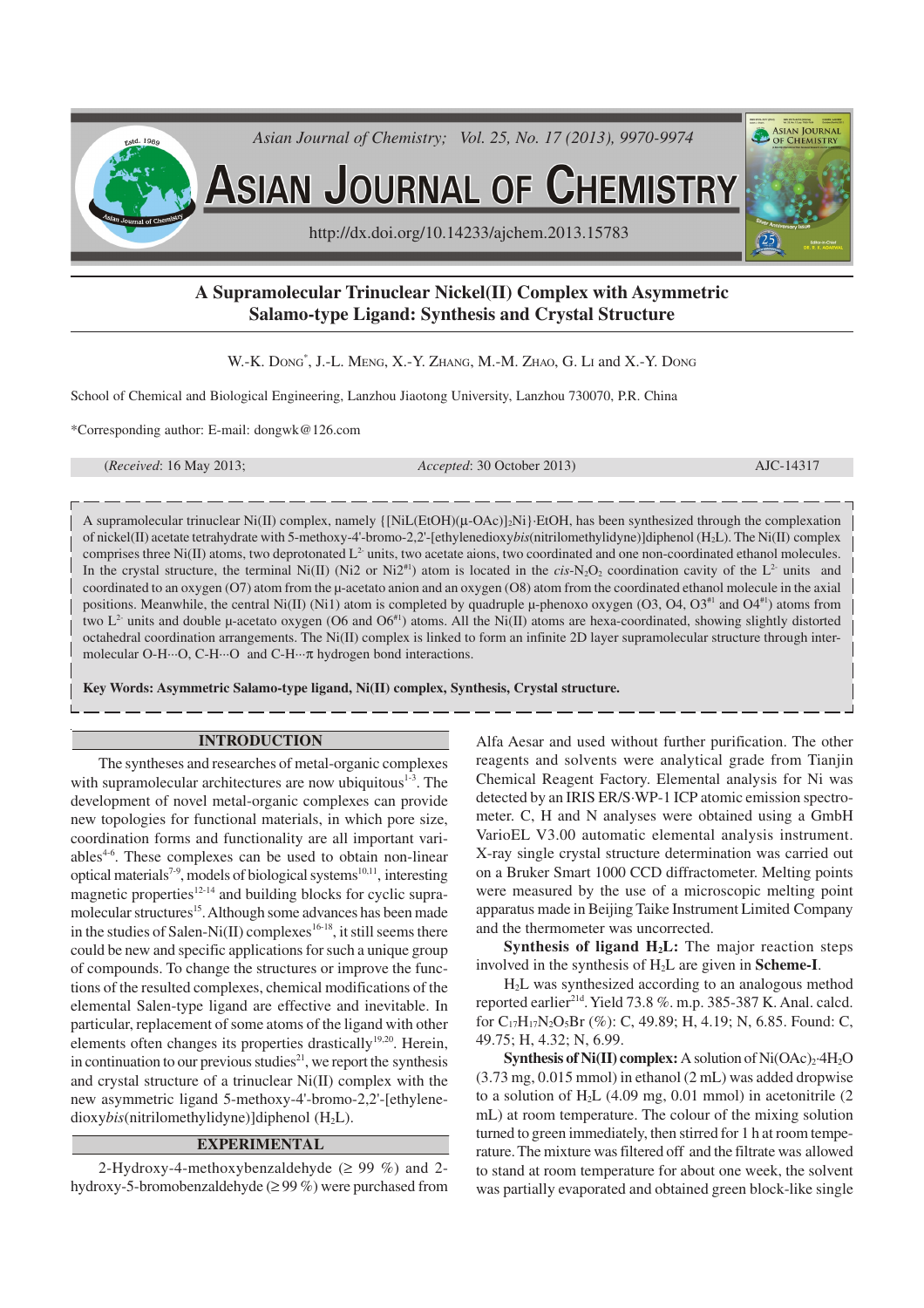

**Scheme-I:** Synthetic route to the asymmetrical salamo-type ligand H<sub>2</sub>L

crystals suitable for X-ray crystallographic analysis. Anal. calcd. for C<sub>46</sub>H<sub>60</sub>N<sub>4</sub>O<sub>18</sub>Br<sub>2</sub>Ni<sub>3</sub> (%): C, 42.73; H, 4.68; N, 4.33; Ni, 13.62. Found: C, 42.88; H, 4.85; N, 4.12; Ni, 13.58.

**X-Ray structure determination:** The crystal data and structure refinement for the Ni(II) complex are given in Table-1. The single crystal of the Ni(II) complex with the approximate dimensions of  $0.14 \times 0.09 \times 0.08$  mm was placed on a Bruker Smart 1000 CCD area detector. The reflections were collected using a graphite monochromated  $M \circ K_{\alpha}$  radition  $(\lambda = 0.71073 \text{ Å})$  at 298(2) K. The structure was solved by using the program SHELXL-97 and Fourier difference techniques and refined by the full-matrix least-squares method on  $F<sup>2</sup>$ . The non-hydrogen atoms were refined anisotropically. All hydrogen atoms were added theoretically.

| TABLE-1<br>CRYSTAL DATA AND STRUCTURE REFINEMENT<br>FOR THE Ni(II) COMPLEX |                                            |  |  |  |  |
|----------------------------------------------------------------------------|--------------------------------------------|--|--|--|--|
| Empirical formula                                                          | $C_{46}H_{60}N_4O_{18}Br_2Ni_3$            |  |  |  |  |
| Formula weight                                                             | 1292.93                                    |  |  |  |  |
| Temperature $(K)$                                                          | 298(2)                                     |  |  |  |  |
| Wavelength (Å)                                                             | 0.71073                                    |  |  |  |  |
| Crystal system                                                             | Triclinic                                  |  |  |  |  |
| Space group                                                                | $P-1$                                      |  |  |  |  |
| Cell dimensions, (A, deg)                                                  | $a = 9.2829(8)$ , $b = 11.0400(9)$ , c     |  |  |  |  |
|                                                                            | $= 14.220(1),$                             |  |  |  |  |
|                                                                            | $\alpha$ = 69.940(1), $\beta$ = 84.361(2), |  |  |  |  |
|                                                                            | $\gamma = 77.960(1)$                       |  |  |  |  |
| Volume $(A^3)$                                                             | 1338.2(2)                                  |  |  |  |  |
| Z                                                                          | 1                                          |  |  |  |  |
| Density (calculated) $(mg/m3)$                                             | 1.604                                      |  |  |  |  |
| Absorption coefficient $(mm^{-1})$                                         | 2.611                                      |  |  |  |  |
| $F_{(000)}$                                                                | 662                                        |  |  |  |  |
| Index ranges                                                               | $-11 < h < 10, -13 < k < 12, -14 < l$      |  |  |  |  |
|                                                                            | < 16                                       |  |  |  |  |
| Reflections collected                                                      | 6329/4537 [R(int) = $0.0520$ ]             |  |  |  |  |
| Independent reflections                                                    | 1313                                       |  |  |  |  |
| Data/restraints/parameters                                                 | 4537/0/364                                 |  |  |  |  |
| Goodness of fit indicator                                                  | 1.056                                      |  |  |  |  |
| $R[I > 2\sigma(I)]$                                                        | $R_1 = 0.0525$ , wR <sub>2</sub> = 0.1191  |  |  |  |  |
| Largest diff. peak and hole (e $\AA$ <sup>-3</sup> )                       | 1.201 and -0.947                           |  |  |  |  |

#### **RESULTS AND DISCUSSION**

**Crystal structure of the Ni(II) complex:** ORTEP representation of the Ni(II) complex is shown in Fig. 1. Selected bond lengths and angles are listed in Table-2.

X-ray crystallographic analysis reveals that the Ni(II) complex is a neutral homotrinuclear entity with crystallographic inversion symmetry and crystallizes in the triclinic system, space group P-1 with a linear trinuclear array of three

Ni(II) ions coupled by both doubly  $\mu$ -phenoxo oxygen atoms of  $L<sup>2</sup>$  units and simultaneously two acetate anions in the synsyn bridging mode, as well as one non-coordinated ethanol molecule. As shown in Fig. 1, all the hexa-coordinated Ni(II) ions of the Ni(II) complex have a slightly distorted octahedral coordinated polyhedron. The two terminal Ni(II) (Ni2 and  $Ni2<sup>#1</sup>$ ) atoms are both located in the N<sub>2</sub>O<sub>2</sub> coordination cavity of the  $L^2$  units and coordinated to oxygen (O7) atom from the µ-acetato anion and oxygen (O8) atom from the coordinated ethanol molecule in the axial positions. Meanwhile, the coordination sphere of the central Ni(II) atom (Ni1) is completed by quadruple  $\mu$ -phenoxo oxygen (O3, O4, O3<sup>#1</sup> and  $O4^{4}$ ) atoms from two L<sup>2-</sup> units and double µ-acetato oxygen (O6 and  $O6^{41}$ ) atoms, which adopt a familiar  $\mu$ -O-C-O fashion. All the six oxygen atoms coordinated to Ni1 atom constitute an octahedral arrangement: one acetate anion serves as bridging group for Ni2 and Ni1 and the other coordinates to Ni2<sup>#1</sup> and Ni1, in both cases via Ni-O-C-O-Ni bridges. In addition, the coordination equatorial plane of O3-O4-N2-N1 parallel to another equatorial plane of  $O3^{*1}$ - $O4^{*1}$ - $N2^{*1}$ - $N1^{*1}$ .



Fig. 1. ORTEP-style drawing of the Ni(II) complex

There is an inversion center through central Ni1 ion and the distance of Ni1-O3  $[2.131(7)$  Å] is shorter than that of Ni1-O6 (2.047(8) Å), indicating a weaker steric effect. Furthermore, the terminal Ni(II) (Ni2 or Ni2<sup>#1</sup>) atom is  $0.114(3)$ Å out of the  $N_2O_2$  equatorial plane, but the central  $Ni(II) (Ni1)$ atom lies in the corresponding  $O_2O_2$  equatorial plane. The Ni2-N1 bond [2.084(10) Å] is slightly longer than Ni2-N2 bond  $[2.049(11)$  Å], which is attributed to the ethanol molecule coordinating to the terminal Ni(II) (Ni2 and Ni2<sup>#1</sup>) ions, resulting in the larger steric hindrance. The Ni1-Ni2 distance [3.093(3) Å] is significantly longer than all the Ni-O and Ni-N bonds (2.016-2.220 Å), indicating weak inter-metal interaction, similar to that previously reported<sup>22</sup> for a Salen-type cluster,  $\{[Ni(Salpr)NC<sub>5</sub>H<sub>5</sub>]<sub>2</sub>(\mu OAc)<sub>2</sub>Ni\}.$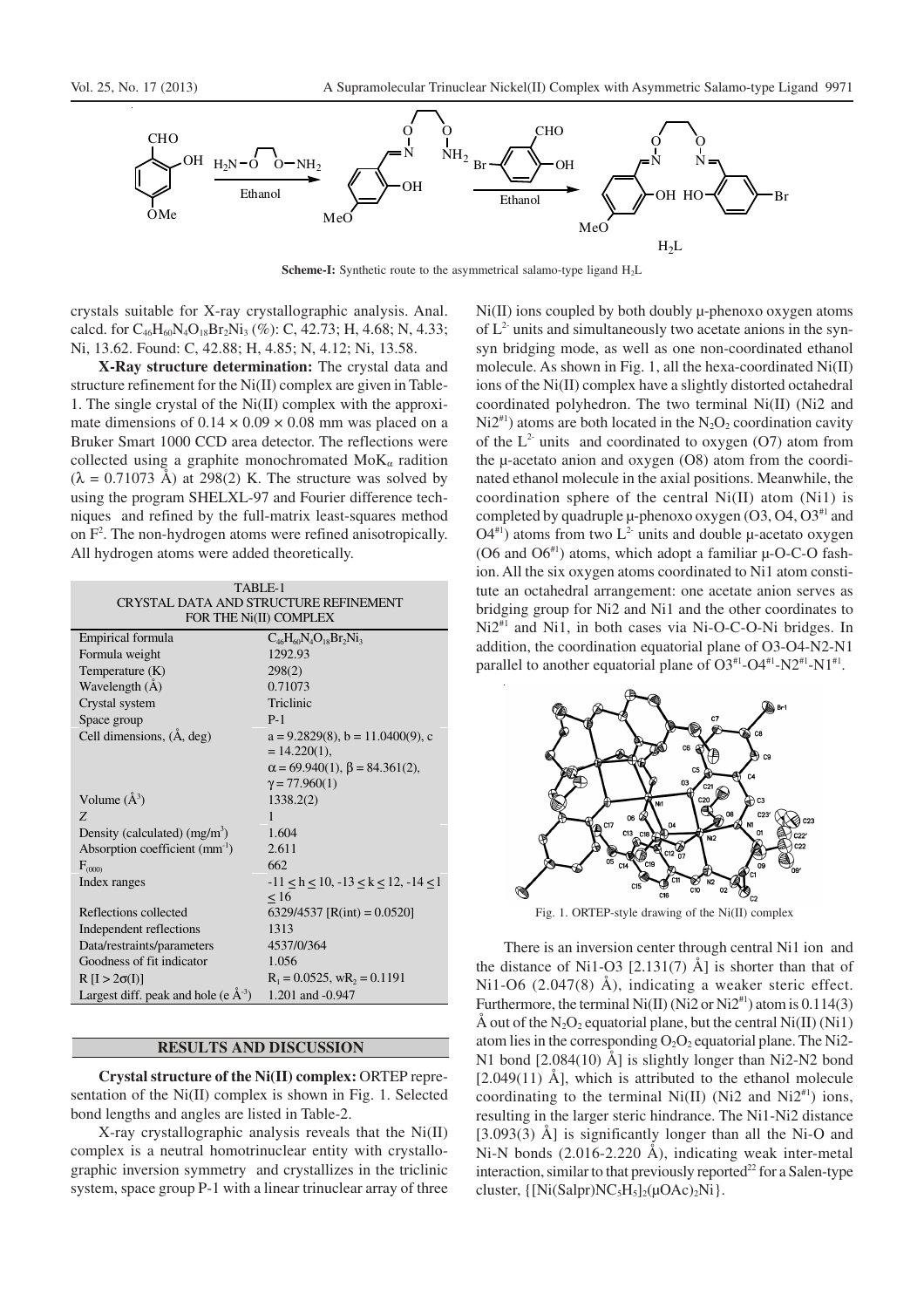| TABLE-2<br>SELECTED BOND LENGTHS (Å) AND ANGLES (°) FOR THE COMPLEX                          |          |                                                 |          |                                                              |           |  |  |  |
|----------------------------------------------------------------------------------------------|----------|-------------------------------------------------|----------|--------------------------------------------------------------|-----------|--|--|--|
| Bond                                                                                         | Lengths  | <b>Bond</b>                                     | Lengths  | Bond                                                         | Lengths   |  |  |  |
| $Ni1-O6#1$                                                                                   | 2.047(8) | $Ni1-O4$                                        | 2.139(8) | $Ni2-N2$                                                     | 2.049(11) |  |  |  |
| $Ni1-06$                                                                                     | 2.047(8) | $Ni1-O4#1$                                      | 2.139(8) | $Ni2-O7$                                                     | 2.076(8)  |  |  |  |
| $Ni1-O3#1$                                                                                   | 2.131(7) | $Ni2-O4$                                        | 2.016(8) | $Ni2-N1$                                                     | 2.084(10) |  |  |  |
| $Ni1-O3$                                                                                     | 2.131(7) | $Ni2-O3$                                        | 2.035(7) | $Ni2-O8$                                                     | 2.220(10) |  |  |  |
| Bond                                                                                         | Angles   | Bond                                            | Angles   | Bond                                                         | Angles    |  |  |  |
| $O6^{*1}$ -Ni1-O6                                                                            | 180.0(4) | O <sub>4</sub> -N <sub>i</sub> 2-O <sub>3</sub> | 83.8(3)  | $N1-Ni2-08$                                                  | 85.4(4)   |  |  |  |
| $O6^{*1}$ -Ni1-O3 <sup>*1</sup>                                                              | 88.2(3)  | O <sub>4</sub> -N <sub>i</sub> 2-N <sub>2</sub> | 90.1(4)  | $C3-N1-Ni2$                                                  | 122.3(8)  |  |  |  |
| $O6-Ni1-O3^{*1}$                                                                             | 91.8(3)  | $O3-Ni2-N2$                                     | 168.8(4) | $O1-N1-Ni2$                                                  | 126.3(7)  |  |  |  |
| $O6^{*1}$ -Ni1-O3                                                                            | 91.8(3)  | O <sub>4</sub> -N <sub>i</sub> 2-O <sub>7</sub> | 87.9(3)  | $C10-N2-Ni2$                                                 | 123.6(8)  |  |  |  |
| O6-Ni1-O3                                                                                    | 88.2(3)  | O3-Ni2-O7                                       | 94.3(3)  | $O2-N2-Ni2$                                                  | 120.4(8)  |  |  |  |
| $O3^{*1}$ -Ni1-O3                                                                            | 180.0(1) | $N2-Ni2-O7$                                     | 94.8(4)  | $C5-O3-Ni2$                                                  | 122.4(6)  |  |  |  |
| $O6^{*1}$ -Ni1-O4                                                                            | 90.9(3)  | <b>O4-Ni2-N1</b>                                | 170.3(3) | C5-O3-Ni1                                                    | 133.1(7)  |  |  |  |
| O6-Ni1-O4                                                                                    | 89.1(3)  | $O3-Ni2-N1$                                     | 86.8(3)  | $Ni2-O3-Ni1$                                                 | 95.9(3)   |  |  |  |
| $O3^{*1}$ -Ni1-O4                                                                            | 101.4(3) | $N2-Ni2-N1$                                     | 98.8(4)  | C12-O4-Ni2                                                   | 128.2(7)  |  |  |  |
| $O3-Ni1-O4$                                                                                  | 78.6(3)  | $O7-Ni2-N1$                                     | 95.2(4)  | C12-O4-Ni1                                                   | 134.2(7)  |  |  |  |
| $O6^{*1}$ -Ni1-O4 <sup>*1</sup>                                                              | 89.1(3)  | O <sub>4</sub> -N <sub>i</sub> 2-O <sub>8</sub> | 91.6(3)  | Ni2-O4-Ni1                                                   | 96.2(3)   |  |  |  |
| $O6-Ni1-O4^{*1}$                                                                             | 90.9(3)  | O3-Ni2-O8                                       | 86.9(3)  | C <sub>18</sub> -O <sub>6</sub> -N <sub>i</sub> <sub>1</sub> | 129.5(8)  |  |  |  |
| $O3^{*1}$ -Ni1-O4 <sup>*1</sup>                                                              | 78.6(3)  | $N2-Ni2-O8$                                     | 83.9(4)  | C <sub>18</sub> -O <sub>7</sub> -N <sub>i</sub> 2            | 126.2(8)  |  |  |  |
| $O3-Ni1-O4^{*1}$                                                                             | 101.4(3) | $O7-Ni2-O8$                                     | 178.6(3) | C <sub>20</sub> -O <sub>8</sub> -N <sub>i</sub> <sub>2</sub> | 128.5(8)  |  |  |  |
| $O4-Ni1-O4^{*1}$                                                                             | 180.0(1) |                                                 |          |                                                              |           |  |  |  |
| Symmetry transformations used to generate equivalent atoms: $*$ <sup>#1</sup> -x+1,-y+1,-z+1 |          |                                                 |          |                                                              |           |  |  |  |

| TABLE-3<br>THE DATA FOR HYDROGEN-BONDING INTERACTIONS (Å, °) |          |                 |                 |                 |                 |  |  |  |
|--------------------------------------------------------------|----------|-----------------|-----------------|-----------------|-----------------|--|--|--|
| $D-H \cdots A$                                               | $d(D-H)$ | $d(H \cdots A)$ | $d(D \cdots A)$ | $\angle D$ -H…A | Symmetry code   |  |  |  |
| $O8-H8\cdots O9$                                             | 0.82     | 2.00            | 2.82(2)         | 176             | x, y, z         |  |  |  |
| $O9-H9O2$                                                    | 0.82     | 2.07            | 2.89(2)         | 172             | x, y, z         |  |  |  |
| $C15-H15O9$                                                  | 0.93     | 2.59            | 3.47(3)         | 157             | $-x, 2-y, 1-z$  |  |  |  |
| $C1-H1A \cdots O7$                                           | 0.97     | 2.30            | 3.21(2)         | 157             | x, y, z         |  |  |  |
| $C13-H13\cdots O3$                                           | 0.93     | 2.59            | 3.34(2)         | 137             | $1-x, 1-y, 1-z$ |  |  |  |
| $C20-H20A\cdots$ O6                                          | 0.97     | 2.46            | 3.42(2)         | 173             | $1-x, 1-y, 1-z$ |  |  |  |
| $C2-H2B\cdots\pi_{\text{centroid}(C11-C16)}$                 | 0.97     | 2.72            | 3.64(2)         | 159             | $1-x, 2-y, 1-z$ |  |  |  |

**Intermolecular interactions of the Ni(II) complex:** The Ni(II) complex contains one non-coordinating ethanol molecule and complicated hydrogen bonding interactions, such as intramolecular, intermolecular and C-H···p hydrogen bonds and hydrogen bond data are summarized in Table-3.

The Ni(II) complex stabilized by three pairs of weak intramolecular C20-H20A···O6, C13-H13···O3 and C1- H1A···O7 hydrogen-bonding interactions (Fig. 2). Furthermore, each oxygen (O9) atom of the non-coordinating ethanol molecule is hydrogen-bonded to the -O8H8 group of the coordinating ethanol molecule and the -C15H15 group of the benzene ring, respectively, while its -O9H9 group is hydrogen- bonded



Fig. 2. View of the intramolecular hydrogen-bonding interactions of the complex



Fig. 3. View of the 1D chain motif of the complex units along the [110] crystallographic axis (hydrogen atoms, except those forming hydrogen bonds, are omitted for clarity)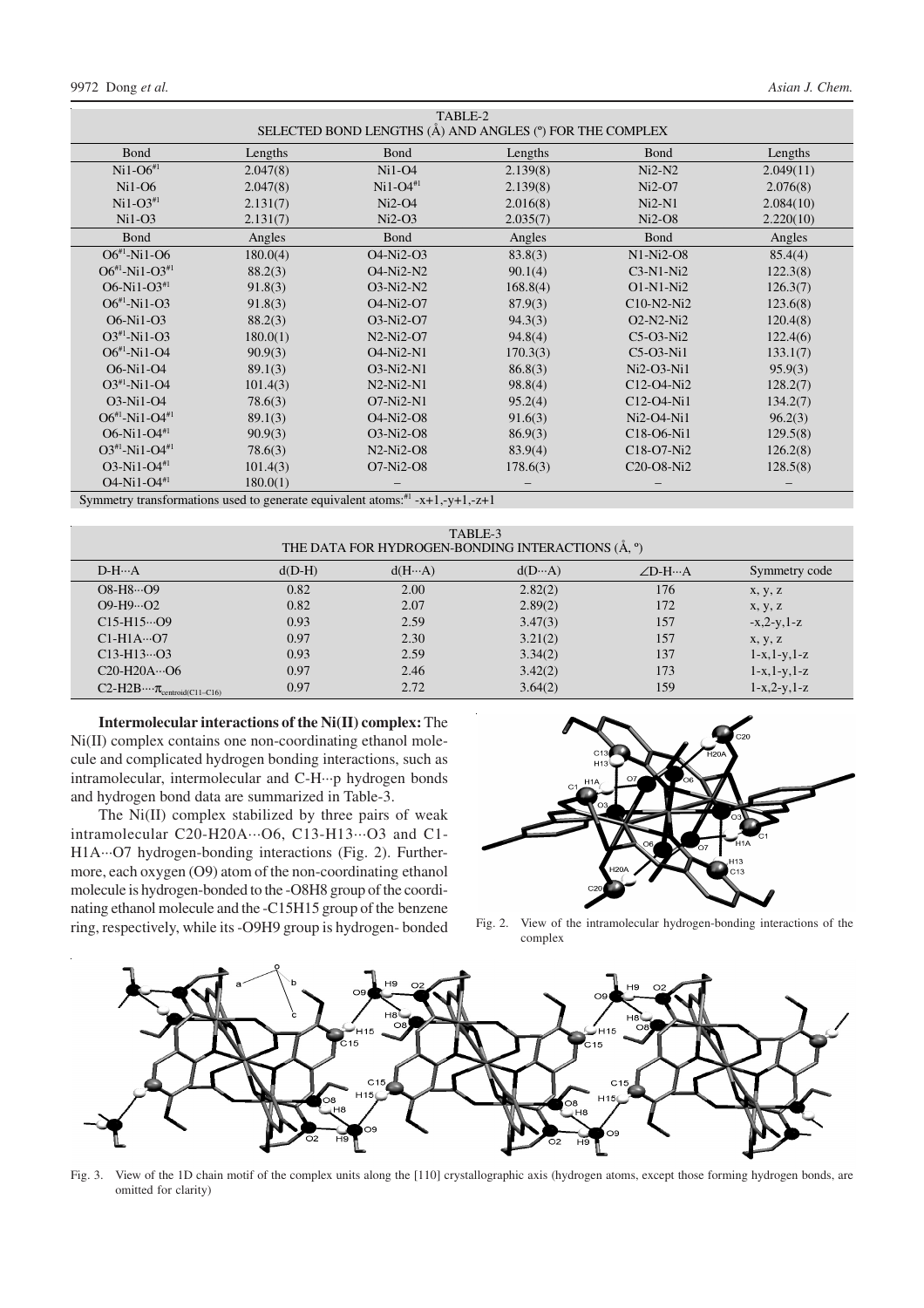

Fig. 4. (color online). View of the 1D chain motif of the complex units along the b axis (hydrogen atoms, except those forming hydrogen bonds, are omitted for clarity).



Fig. 5. (color online). View of the 2D layer motif (hydrogen atoms, except those forming hydrogen bonds, are omitted for clarity)

to the oxime oxygen (O2) atom of the  $L^2$  unit. Thus, the complex and the non-coordinating ethanol molecules are linked by intermolecular O8-H8···O9, O9-H9···O2 and C15- H15···O9 hydrogen bonds into an infinite 1D chain along the [110] crystallographic axis (Fig. 3). Synchronously, this linkage is further stabilized by two pairs of intermolecular C2- H2B···π<sub>centroid(C11-C16</sub>) hydrogen bonding interactions between the methylene (-C2H2B) unit of the O-alkyl chain and the benzene ring (C11-C16) of the coordinated  $L^2$  unit to form the other 1D infinite chain along the b-axis, as illustrated in Fig. 4.

Thus, the Ni(II) complex and crystallizing disordered ethanol molecule are linked to form an infinite 2D layer supramolecular structure (Fig. 5) through intermolecular O-H···O, C-H···O and C-H···π hydrogen bond interactions.

## **ACKNOWLEDGEMENTS**

This work was supported by the Foundation of Preparative Research of Jin-Chuan Corporation (No. 209125-1102, 1103), the Fundamental Research Funds for the Gansu Province Universities (212086) and the science and technology support funds of Lanzhou Jiaotong University (ZC2012003), which are gratefully acknowledged.

## **REFERENCES**

- 1. D. Braga, L. Maini, M. Polito, E. Tagliavini and F. Grepioni, *Coord. Chem. Rev*., **246**, 53 (2003).
- 2. S.M. Saylor, R.M. Supkowski and R.L. LaDuca, *Inorg. Chim. Acta*, **361**, 317 (2008).